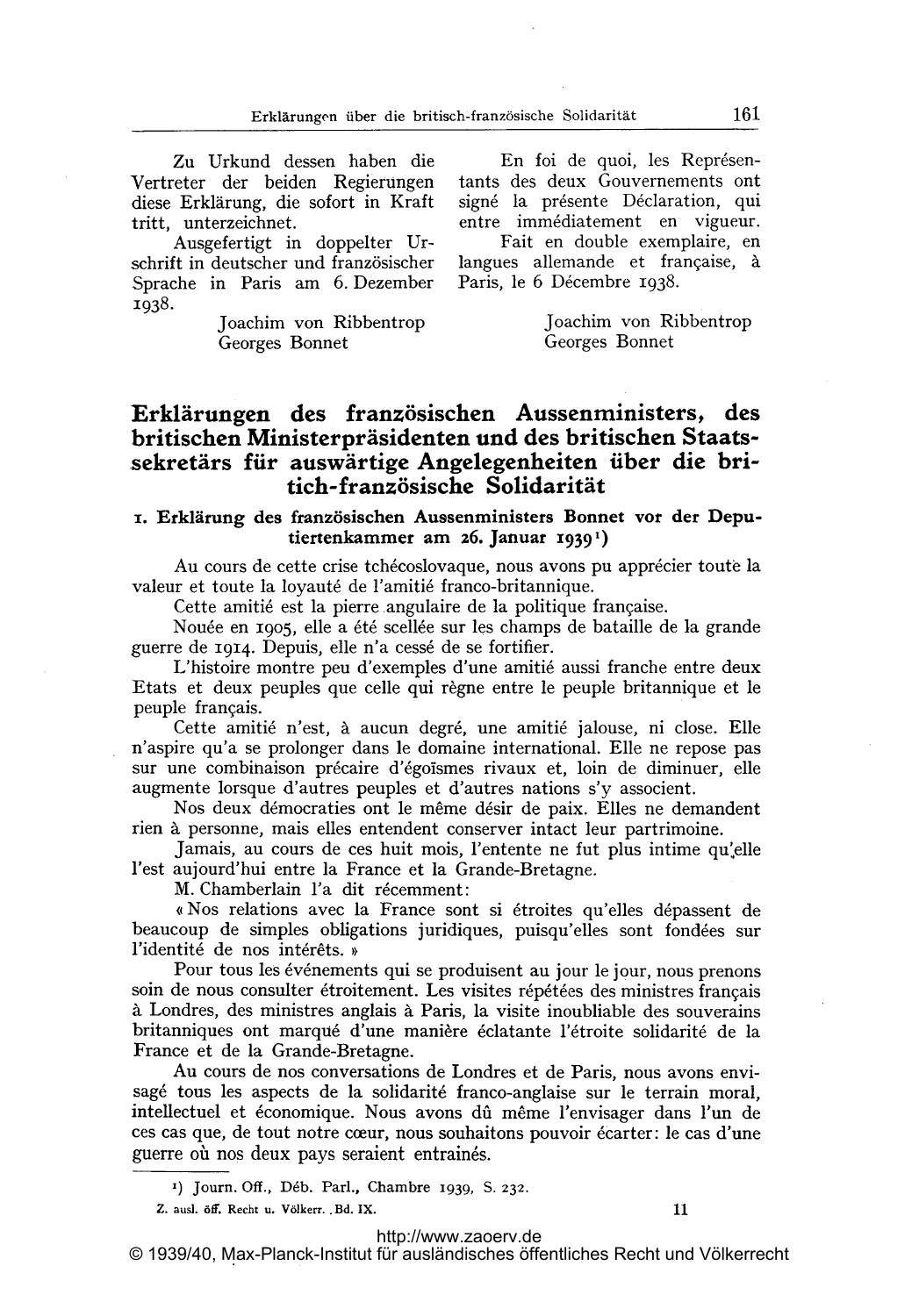Toutes les forces de la Grande-Bretagne seraient alors à notre disposition, comme toutes les forces de la France seraient h la disposition de la Grande-Bretagne. <sup>11</sup> est donc naturel que la France souhaite voir la nation britannique porter au maximum sa puissance militaire, de- m6me que la Grande-- Bretagne souhaite voir porter au maximum la puissance militaire de la France.

#### 2. Erklärung des britischen Ministerpräsidenten Chamberlain vor dem Unterhaus am 6. Februar 1939<sup>1</sup>)

According to my information Monsieur Bonnet stated in the Chamber of Deputies on 26th January that in the case of a war in which the two countries were involved all the forces of Great Britain would be at the disposal of France just as all the forces of France would be at the disposal of Great Britain. This is in complete accordance with the views of His Majesty's Government. It is impossible to examine in detail all the hypothetical cases which may arise, but <sup>I</sup> feel bound to make plain that the solidarity of interest, by which France and this country are united, is such that any threat to the vital interests of France from whatever quarter it came must evoke the immediate co-operation of this country.

## 3. Erklärung des britischen Staatssekretärs für auswärtige Angelegenheiten vor dern Oberhaus am 23. Februar 1939')

My Lords, <sup>I</sup> am extremely grateful to the noble Lord opposite for givingme an occasion of saying a few words on the general subject-matter that he has raised in this Motion and in his speech: the general question of Anglo- French relations. <sup>I</sup> was glad to notice that the noble Lord who introduced this discussion was able to give a general welcome to the statement made by the Prime Minister on February 6, a statement that represented, of course, the unanimous view of His Majesty's Government, but a statement which was also, <sup>I</sup> have no doubt, in accordance with the general wishes of the whole country. The reception that has been given to that declaration <sup>I</sup> think constitutes impressive testimony of the substantial unanimity of the whole country on that question. Attempts have been made in certain quarters to underestimate or qualify the Prime Minister's assurance of solidarity with France, and <sup>I</sup> am bound to say that any such attempts as those <sup>I</sup> most greatly regret, since it would be a profound error to suppose that any mental reservation of any kind accompanied the Prime Minister's words. That declaration was indeed quite clear and quite unmistakable. If <sup>I</sup> may translate it into terms of a homely parable, it was in the nature of one of those signs which we nowsee in many places in the country, at danger-points on our highway system, carrying the device "Halt: Major road ahead." That was its purpose.

It is quite true, as the noble Marquess said, that there is at the present time no divergence of view, as far as <sup>I</sup> know, on any subject between ourselves and France. Accordingly, neither in France nor in this country was any verbal reassertion of our solidarity required. It was a graceful reference that was made by the noble Marquess to the fact that before long we shall have an opportunity of emphasizing again that solidarity when we accord a welcome to the Head of the French Republic. But, as we are all aware, it has been the case that misrepresentations in certain quarters have forced this country

<sup>2</sup>) Parl. Del., H. o. L., Bd. 111, Sp. 938ff.

Parl. Del., H. o. C., Bd. 343, Sp. 623.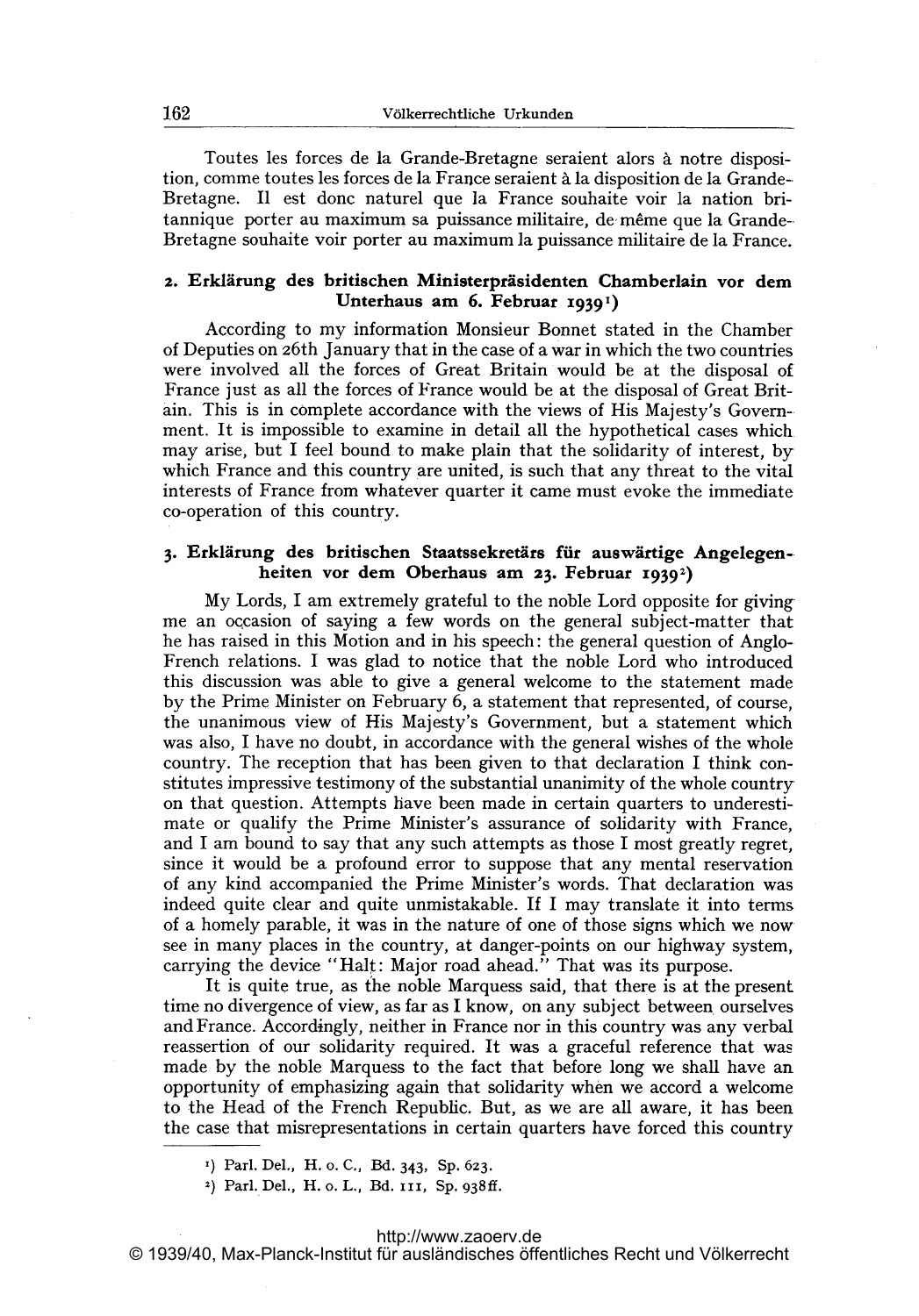to state, in progressively more emphatic and unambiguous terms, what has for long indeed been accepted as true by the peoples of both our countries. It is not only, of course, our geographical situation that draws us closer to France, but, as we are all well aware, also our identity of interests and that completeness of understanding to which reference has been made. Those factors, therefore, are the best guarantee against a danger that was in the mind, I think, of the noble Lord who initiated this debate  $-$  namely, that there might be a certain risk in certain circumstances on this side of the Channel, that might perhaps present itself also to certain minds under different guise on the other side of the Channel, that one country might be pledged, or disposed, or tempted, to subordinate its policy to that of the other. <sup>I</sup> state the problem in that form because <sup>I</sup> think it would be only a half-truth to suggest that that danger, if it were to exist  $-$  and all my argument and the argument of the noble Marquess goes to show that it does not exist to-day—it existed only on this side of the Channel.

<sup>I</sup> think, if he will allow me to say so, that the noble Lord who introduced the debate was perhaps a little less than fair, as the noble Marquess also ventured to say, to the French policy of past years. <sup>I</sup> do not wish to go into that. <sup>I</sup> think that if one were to discuss it one would be bound to point out that any mistakes, if mistakes they were, trace back to a historical sequence of causes for which this country and also other countries have their part of responsibility to bear, and that therefore it would again not be <sup>a</sup> complete presentation of the case to assume that the responsibility for such diversion from pure wisdom as there has been should be laid only on the shoulders of France. But of course the noble Lord touched also, by implication, a matter that has been very frequently referred to in the debates in your Lordships' House and which has never been absent, <sup>I</sup> think, from the mind of any thoughtful man, and that is the extent to which it has been, even in practice, impos sible to operate Article ig of the Covenant in the way in which its authors expected that it would in fact be possible to make that Article function. <sup>I</sup> will not discuss that matter to-day, because we all know what there is to be said about it, and there is nothing new to be said about it.

But as <sup>I</sup> am on the topic of the League of Nations, or somewhere near the League of Nations, I think perhaps I ought to defend the Prime Minister  $$ not that he requires my defence - against the rather gratuitous attack that was launched upon him by my noble friend in his otherwise uncontroversial speech. <sup>I</sup> think he argued that it was quite improper for the Prime Minister to make the references that he did to the League of Nations in another place a short time ago. <sup>I</sup> have had an opportunity of refreshing my mind about what my right honourable friend said in another place, and <sup>I</sup> am left with the imright nonourable friend said in another place, and I am left with the im-<br>pression — the noble Lord will correct me if I am wrong — that the main point which the noble Lord resented, so far as a man so charitable can feel resentment, was that the Prime Minister drew attention, as <sup>I</sup> think he was quite entitled to draw attention, to the fact that the principal speaker for the Opposition had made no reference to the League of Nations or the form of collective security with which the League of Nations had been bound up. Accordingly the Prime Minister felt that that was a perfectly legitimate observation to make, and <sup>I</sup> do not think that on that basis any charge can lie against my right honourable friend, or His Majesty's Government, for any action of attitude of their own in that regard.

There is another point that <sup>I</sup> would like to emphasise in general connection with what has been said. It was touched on, <sup>I</sup> think, by both noble Lords

11\*